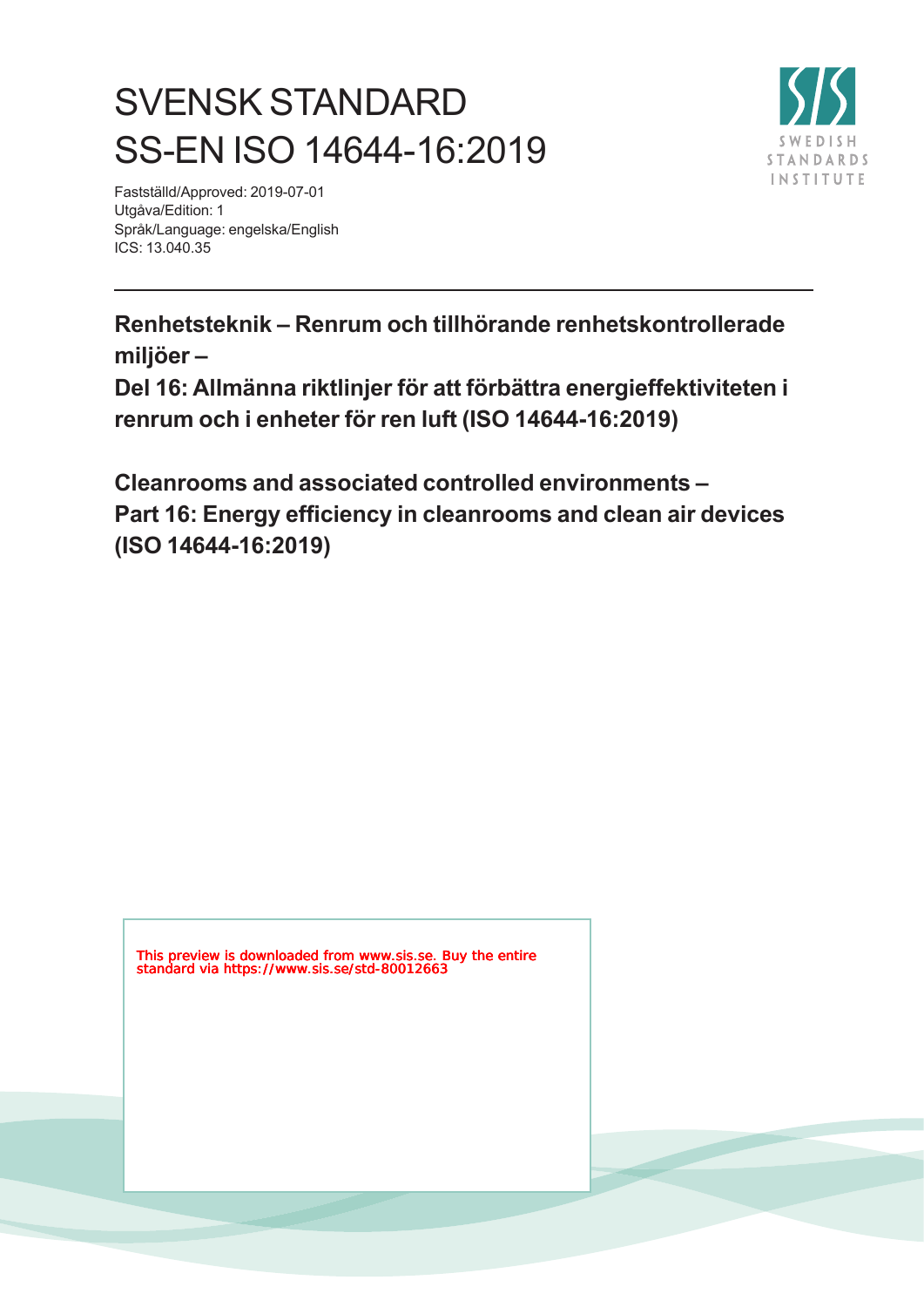## Standarder får världen att fungera

*SIS (Swedish Standards Institute) är en fristående ideell förening med medlemmar från både privat och offentlig sektor. Vi är en del av det europeiska och globala nätverk som utarbetar internationella standarder. Standarder är dokumenterad kunskap utvecklad av framstående aktörer inom industri, näringsliv och samhälle och befrämjar handel över gränser, bidrar till att processer och produkter blir säkrare samt effektiviserar din verksamhet.* 

#### **Delta och påverka**

Som medlem i SIS har du möjlighet att påverka framtida standarder inom ditt område på nationell, europeisk och global nivå. Du får samtidigt tillgång till tidig information om utvecklingen inom din bransch.

#### **Ta del av det färdiga arbetet**

Vi erbjuder våra kunder allt som rör standarder och deras tillämpning. Hos oss kan du köpa alla publikationer du behöver – allt från enskilda standarder, tekniska rapporter och standardpaket till handböcker och onlinetjänster. Genom vår webbtjänst e-nav får du tillgång till ett lättnavigerat bibliotek där alla standarder som är aktuella för ditt företag finns tillgängliga. Standarder och handböcker är källor till kunskap. Vi säljer dem.

#### **Utveckla din kompetens och lyckas bättre i ditt arbete**

Hos SIS kan du gå öppna eller företagsinterna utbildningar kring innehåll och tillämpning av standarder. Genom vår närhet till den internationella utvecklingen och ISO får du rätt kunskap i rätt tid, direkt från källan. Med vår kunskap om standarders möjligheter hjälper vi våra kunder att skapa verklig nytta och lönsamhet i sina verksamheter.

**Vill du veta mer om SIS eller hur standarder kan effektivisera din verksamhet är du välkommen in på www.sis.se eller ta kontakt med oss på tel 08-555 523 00.**

## Standards make the world go round

*SIS (Swedish Standards Institute) is an independent non-profit organisation with members from both the private and public sectors. We are part of the European and global network that draws up international standards. Standards consist of documented knowledge developed by prominent actors within the industry, business world and society. They promote cross-border trade, they help to make processes and products safer and they streamline your organisation.*

#### **Take part and have influence**

As a member of SIS you will have the possibility to participate in standardization activities on national, European and global level. The membership in SIS will give you the opportunity to influence future standards and gain access to early stage information about developments within your field.

#### **Get to know the finished work**

We offer our customers everything in connection with standards and their application. You can purchase all the publications you need from us - everything from individual standards, technical reports and standard packages through to manuals and online services. Our web service e-nav gives you access to an easy-to-navigate library where all standards that are relevant to your company are available. Standards and manuals are sources of knowledge. We sell them.

#### **Increase understanding and improve perception**

With SIS you can undergo either shared or in-house training in the content and application of standards. Thanks to our proximity to international development and ISO you receive the right knowledge at the right time, direct from the source. With our knowledge about the potential of standards, we assist our customers in creating tangible benefit and profitability in their organisations.

**If you want to know more about SIS, or how standards can streamline your organisation, please visit www.sis.se or contact us on phone +46 (0)8-555 523 00**



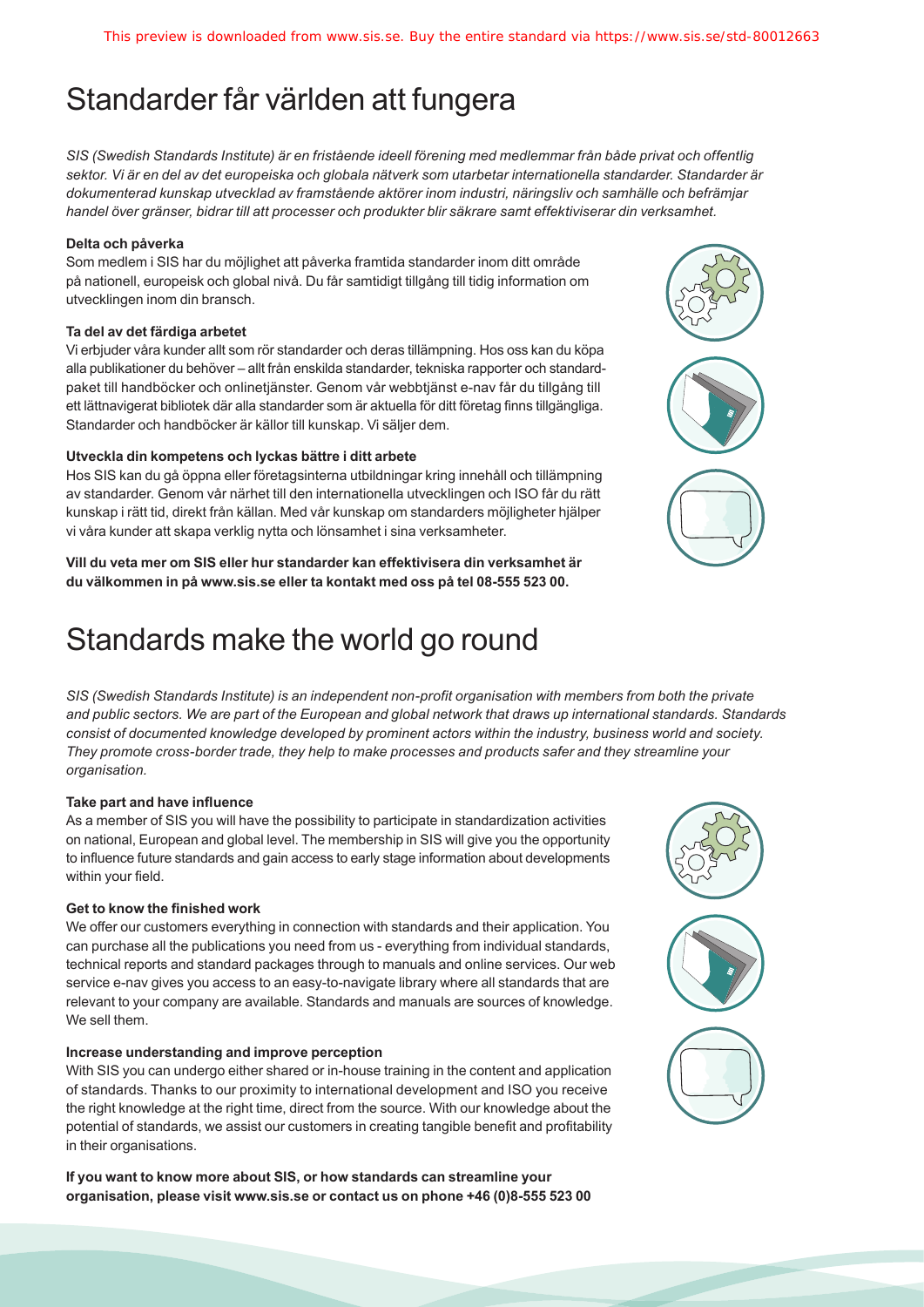Europastandarden EN ISO 14644-16:2019 gäller som svensk standard. Detta dokument innehåller den officiella engelska versionen av EN ISO 14644-16:2019.

The European Standard EN ISO 14644-16:2019 has the status of a Swedish Standard. This document contains the official version of EN ISO 14644-16:2019.

© Copyright / Upphovsrätten till denna produkt tillhör SIS, Swedish Standards Institute, Stockholm, Sverige. Användningen av denna produkt regleras av slutanvändarlicensen som återfinns i denna produkt, se standardens sista sidor.

© Copyright SIS, Swedish Standards Institute, Stockholm, Sweden. All rights reserved. The use of this product is governed by the end-user licence for this product. You will find the licence in the end of this document.

*Upplysningar om sakinnehållet i standarden lämnas av SIS, Swedish Standards Institute, telefon 08-555 520 00. Standarder kan beställas hos SIS som även lämnar allmänna upplysningar om svensk och utländsk standard.*

*Information about the content of the standard is available from the Swedish Standards Institute (SIS), telephone +46 8 555 520 00. Standards may be ordered from SIS, who can also provide general information about Swedish and foreign standards.*

Denna standard är framtagen av kommittén för Renhetsteknik, SIS / TK 108.

Har du synpunkter på innehållet i den här standarden, vill du delta i ett kommande revideringsarbete eller vara med och ta fram andra standarder inom området? Gå in på www.sis.se - där hittar du mer information.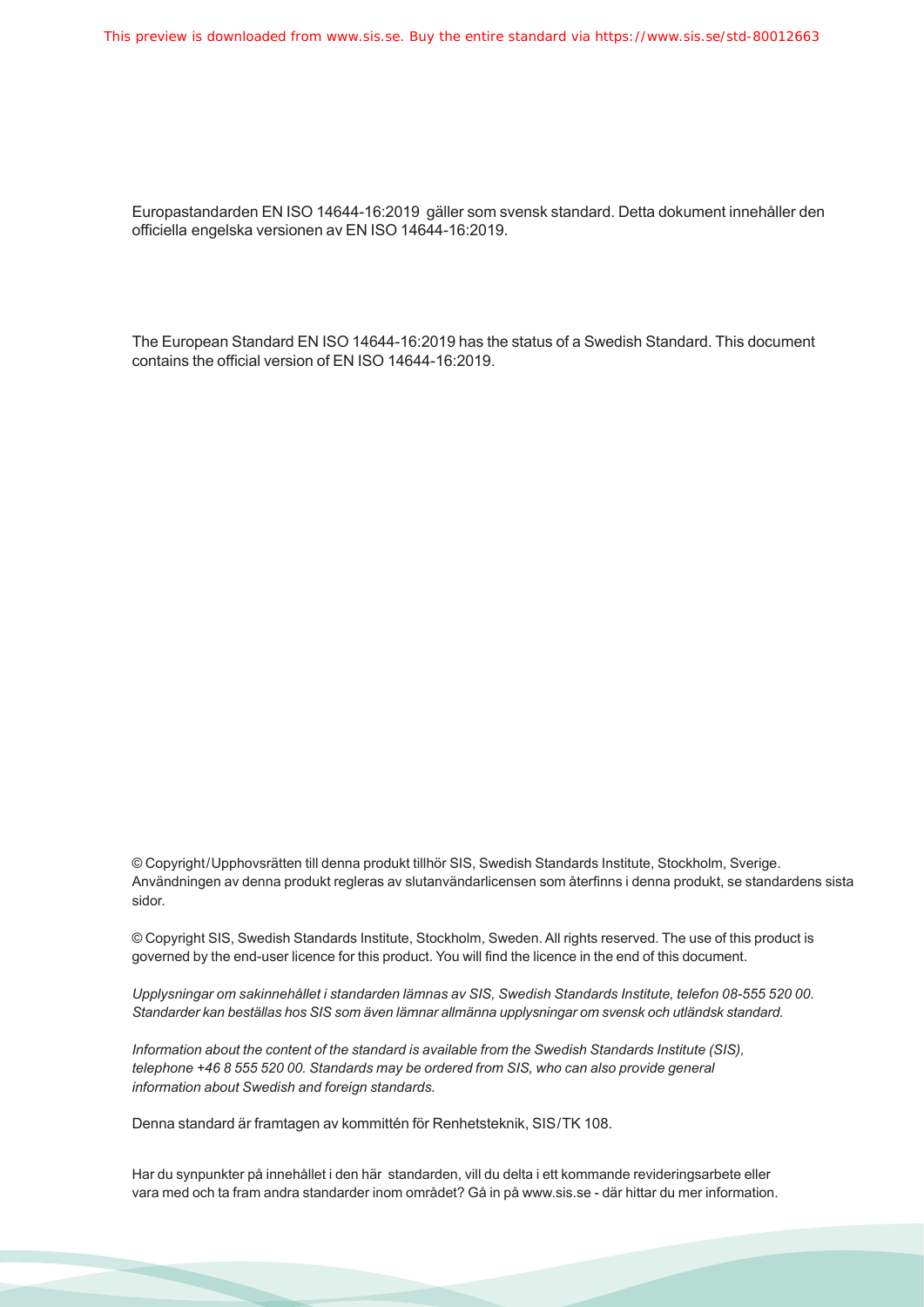This preview is downloaded from www.sis.se. Buy the entire standard via https://www.sis.se/std-80012663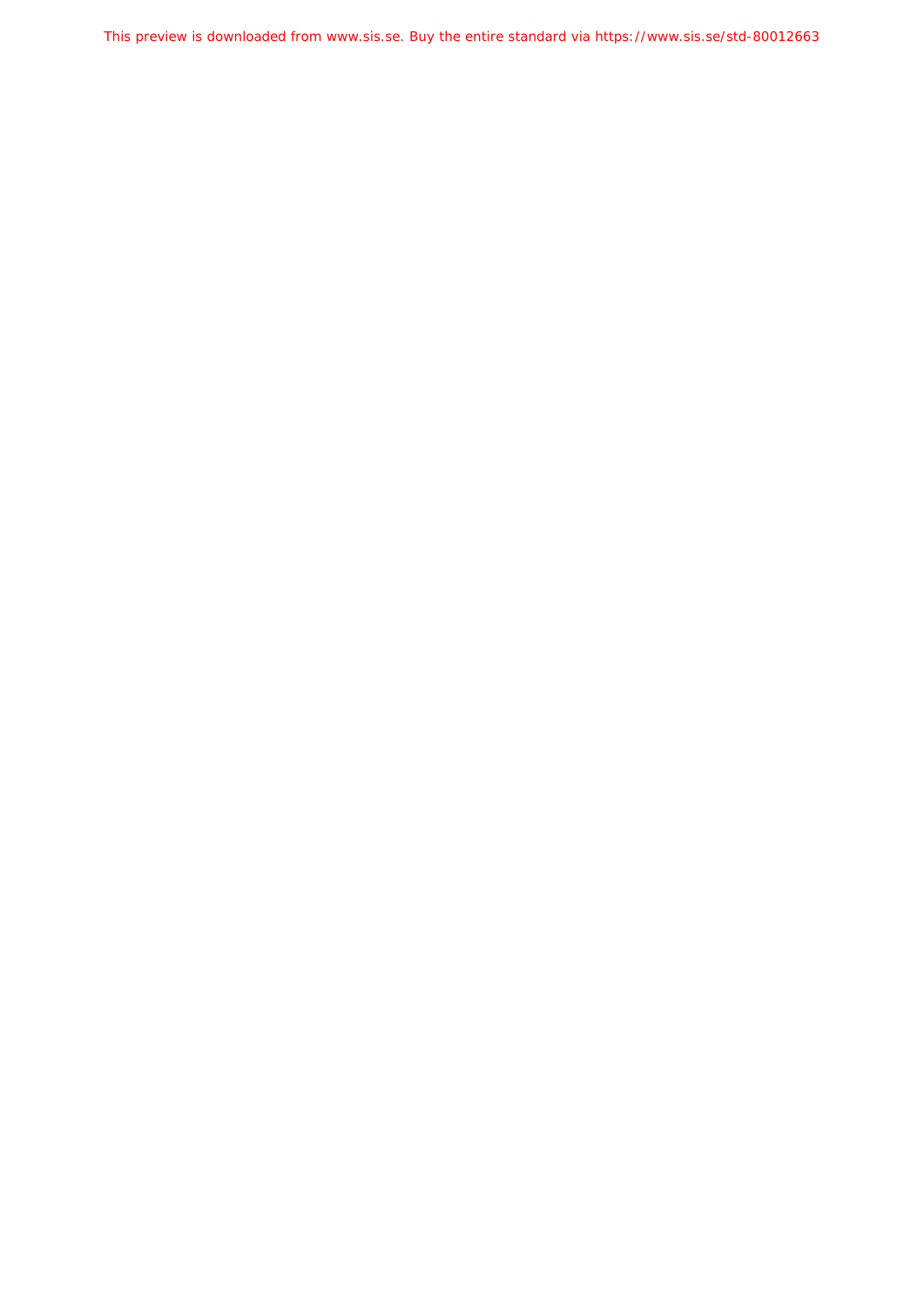# EUROPEAN STANDARD NORME EUROPÉENNE EUROPÄISCHE NORM

## **EN ISO 14644-16**

June 2019

ICS 13.040.35

English Version

## Cleanrooms and associated controlled environments - Part 16: Energy efficiency in cleanrooms and separative devices (ISO 14644-16:2019)

Salles propres et environnements maîtrisés apparentés - Partie 16: Efficacité énergétique dans les salles propres et les dispositifs séparatifs (ISO 14644- 16:2019)

 Reinräume und zugehörige Reinraumbereiche - Teil 16: Energieeffizienz von Reinräumen und Reinluftgeräten (ISO 14644-16:2019)

This European Standard was approved by CEN on 30 May 2019.

CEN members are bound to comply with the CEN/CENELEC Internal Regulations which stipulate the conditions for giving this European Standard the status of a national standard without any alteration. Up-to-date lists and bibliographical references concerning such national standards may be obtained on application to the CEN-CENELEC Management Centre or to any CEN member.

This European Standard exists in three official versions (English, French, German). A version in any other language made by translation under the responsibility of a CEN member into its own language and notified to the CEN-CENELEC Management Centre has the same status as the official versions.

CEN members are the national standards bodies of Austria, Belgium, Bulgaria, Croatia, Cyprus, Czech Republic, Denmark, Estonia, Finland, France, Germany, Greece, Hungary, Iceland, Ireland, Italy, Latvia, Lithuania, Luxembourg, Malta, Netherlands, Norway, Poland, Portugal, Republic of North Macedonia, Romania, Serbia, Slovakia, Slovenia, Spain, Sweden, Switzerland, Turkey and United Kingdom.



EUROPEAN COMMITTEE FOR STANDARDIZATION COMITÉ EUROPÉEN DE NORMALISATION EUROPÄISCHES KOMITEE FÜR NORMUNG

**CEN-CENELEC Management Centre: Rue de la Science 23, B-1040 Brussels** 

Ref. No. EN ISO 14644-16:2019 E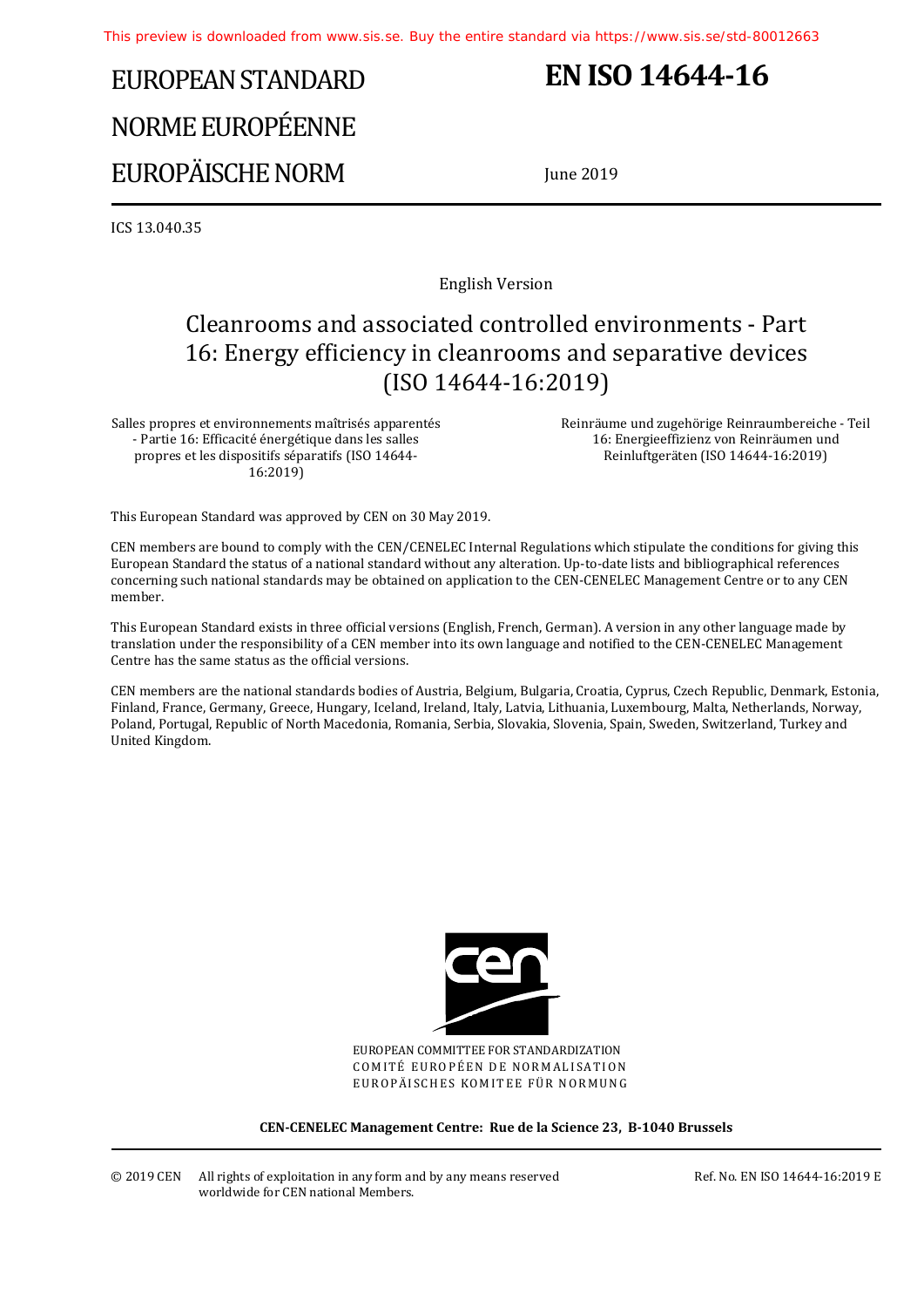This preview is downloaded from www.sis.se. Buy the entire standard via https://www.sis.se/std-80012663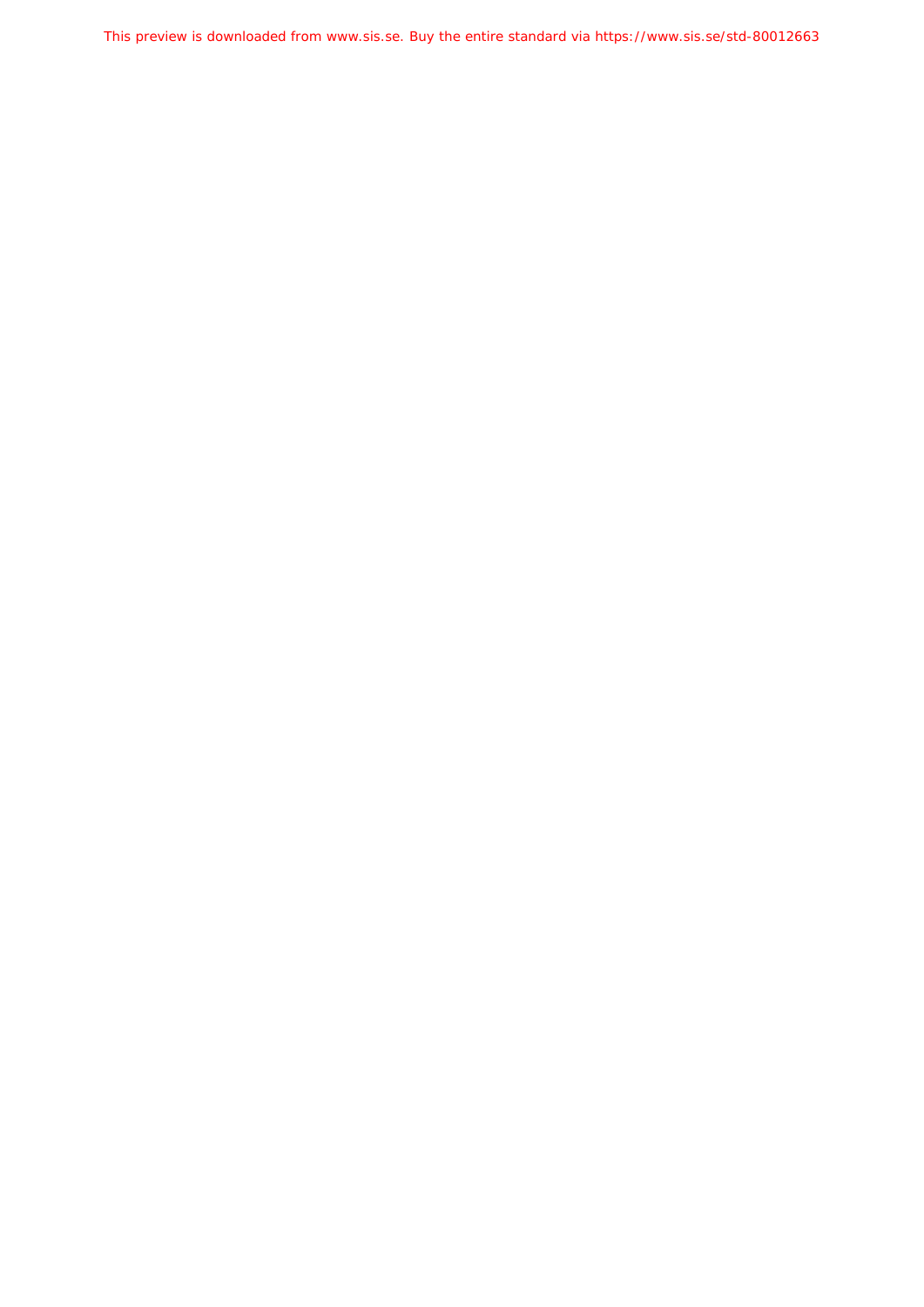Page

## **Contents**

| 1 |      |                           |  |  |
|---|------|---------------------------|--|--|
| 2 |      |                           |  |  |
| 3 |      |                           |  |  |
|   | 3.1  |                           |  |  |
|   | 3.2  |                           |  |  |
|   | 3.3  |                           |  |  |
|   | 3.5  |                           |  |  |
| 4 |      |                           |  |  |
|   | 4.1  |                           |  |  |
|   | 4.2  |                           |  |  |
|   | 4.3  |                           |  |  |
|   |      | 4.3.1                     |  |  |
|   |      | 4.3.2                     |  |  |
|   |      | 4.3.3                     |  |  |
|   |      | 4.3.4                     |  |  |
|   | 4.4  |                           |  |  |
|   | 4.5  |                           |  |  |
|   |      | 4.5.1                     |  |  |
|   |      | 4.5.2                     |  |  |
|   |      | 4.5.3                     |  |  |
|   | 4.6  |                           |  |  |
|   |      | 4.6.1                     |  |  |
|   |      | 4.6.2                     |  |  |
|   | 4.7  |                           |  |  |
|   | 4.8  |                           |  |  |
|   | 4.9  |                           |  |  |
|   | 4.10 |                           |  |  |
|   | 4.11 |                           |  |  |
|   | 4.12 |                           |  |  |
|   | 4.13 | Decommissioning 21 and 21 |  |  |
| 5 |      |                           |  |  |
|   | 5.1  |                           |  |  |
|   | 5.2  |                           |  |  |
| 6 |      |                           |  |  |
|   | 6.1  |                           |  |  |
|   | 6.2  |                           |  |  |
|   | 6.3  |                           |  |  |
|   |      | 6.3.1                     |  |  |
|   |      | 6.3.2                     |  |  |
|   |      | 6.3.3                     |  |  |
|   | 6.4  |                           |  |  |
|   |      | 6.4.1                     |  |  |
|   |      | 6.4.2                     |  |  |
|   |      | 6.4.3                     |  |  |
|   |      | 6.4.4                     |  |  |
|   |      |                           |  |  |

|  | Turn-off |  |
|--|----------|--|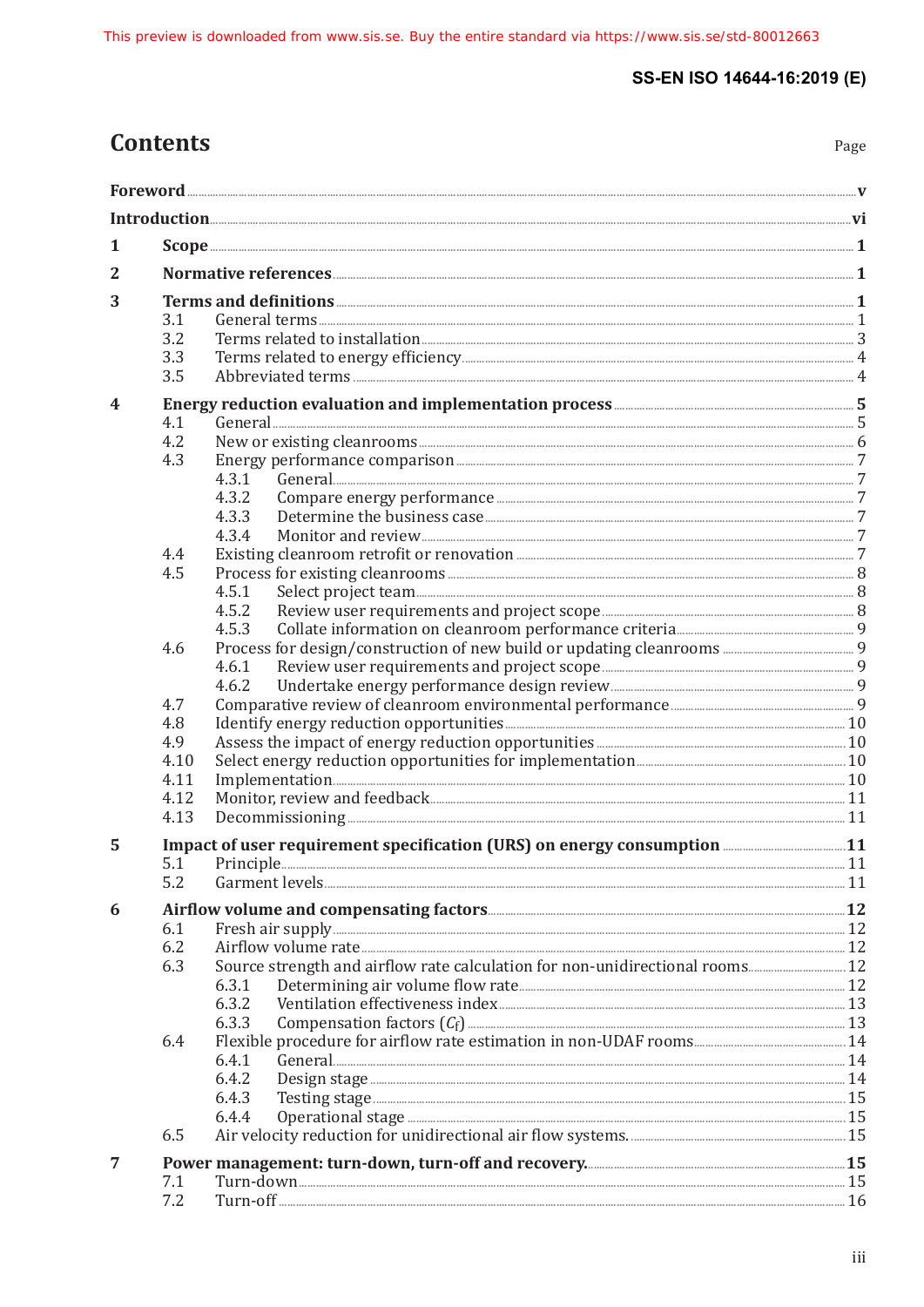| 8         | Adaptive control 16                                                                            |  |
|-----------|------------------------------------------------------------------------------------------------|--|
| 9         |                                                                                                |  |
| 10        |                                                                                                |  |
| 11        |                                                                                                |  |
| <b>12</b> |                                                                                                |  |
| 13        | Operation 18<br>Maintenance 19                                                                 |  |
| 14        |                                                                                                |  |
| 15        | Decommissioning 20                                                                             |  |
|           |                                                                                                |  |
|           | Annex B (informative) Energy saving opportunities <b>Energian State 26</b>                     |  |
|           | Annex C (informative) Impact assessment                                                        |  |
|           | Annex D (informative) Benchmarking: Energy performance indicators for cleanrooms33             |  |
|           | Annex E (informative) Useful measures to minimize excess heating and cooling losses or gains38 |  |
|           |                                                                                                |  |
|           |                                                                                                |  |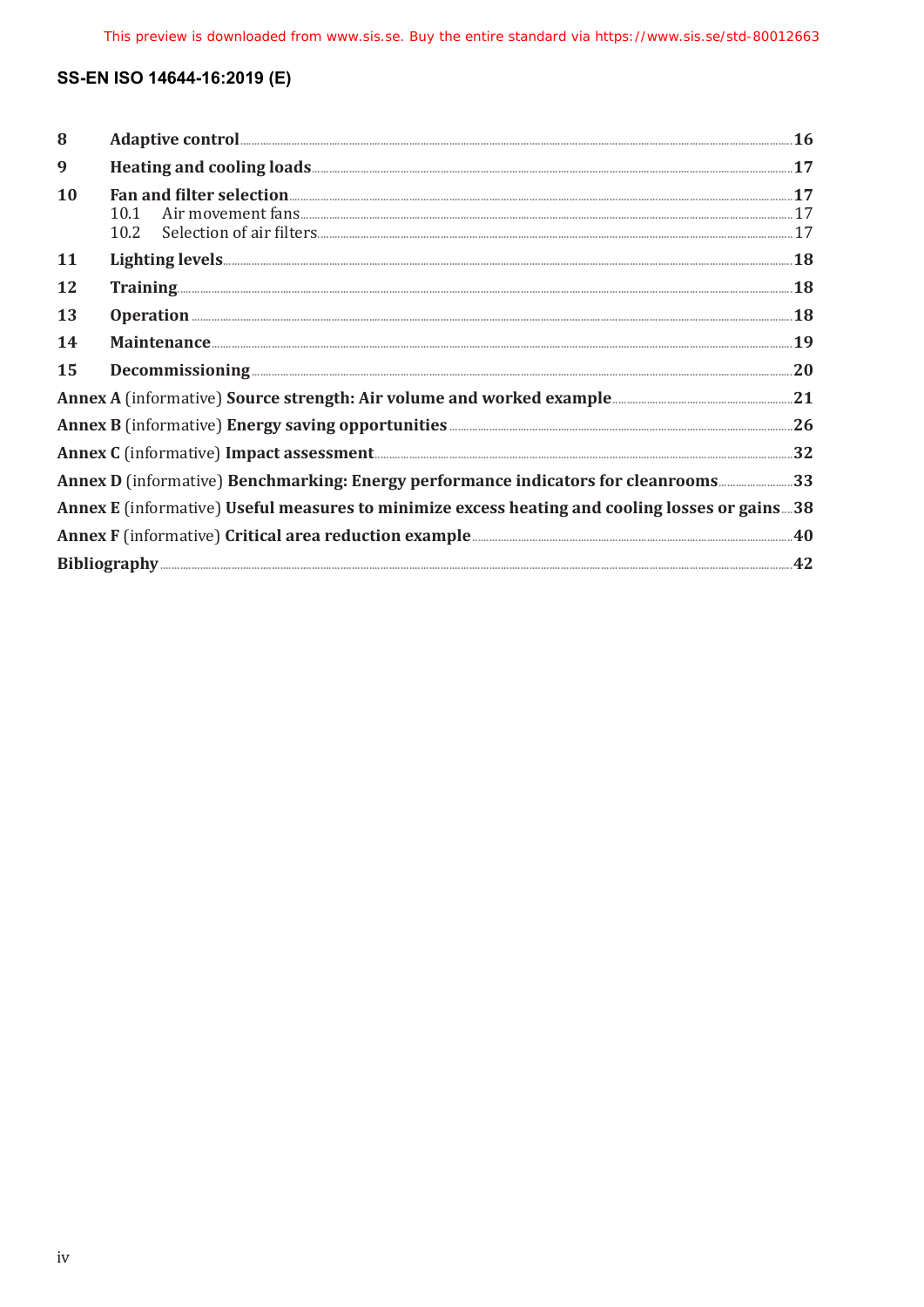## **European foreword**

This document (EN ISO 14644-16:2019) has been prepared by Technical Committee ISO/TC 209 "Cleanrooms and associated controlled environments" in collaboration with Technical Committee CEN/TC 243 "Cleanroom technology" the secretariat of which is held by BSI.

This European Standard shall be given the status of a national standard, either by publication of an identical text or by endorsement, at the latest by December 2019, and conflicting national standards shall be withdrawn at the latest by December 2019.

Attention is drawn to the possibility that some of the elements of this document may be the subject of patent rights. CEN shall not be held responsible for identifying any or all such patent rights.

According to the CEN-CENELEC Internal Regulations, the national standards organizations of the following countries are bound to implement this European Standard: Austria, Belgium, Bulgaria, Croatia, Cyprus, Czech Republic, Denmark, Estonia, Finland, France, Germany, Greece, Hungary, Iceland, Ireland, Italy, Latvia, Lithuania, Luxembourg, Malta, Netherlands, Norway, Poland, Portugal, Republic of North Macedonia, Romania, Serbia, Slovakia, Slovenia, Spain, Sweden, Switzerland, Turkey and the United Kingdom.

### **Endorsement notice**

The text of ISO 14644-16:2019 has been approved by CEN as EN ISO 14644-16:2019 without any modification.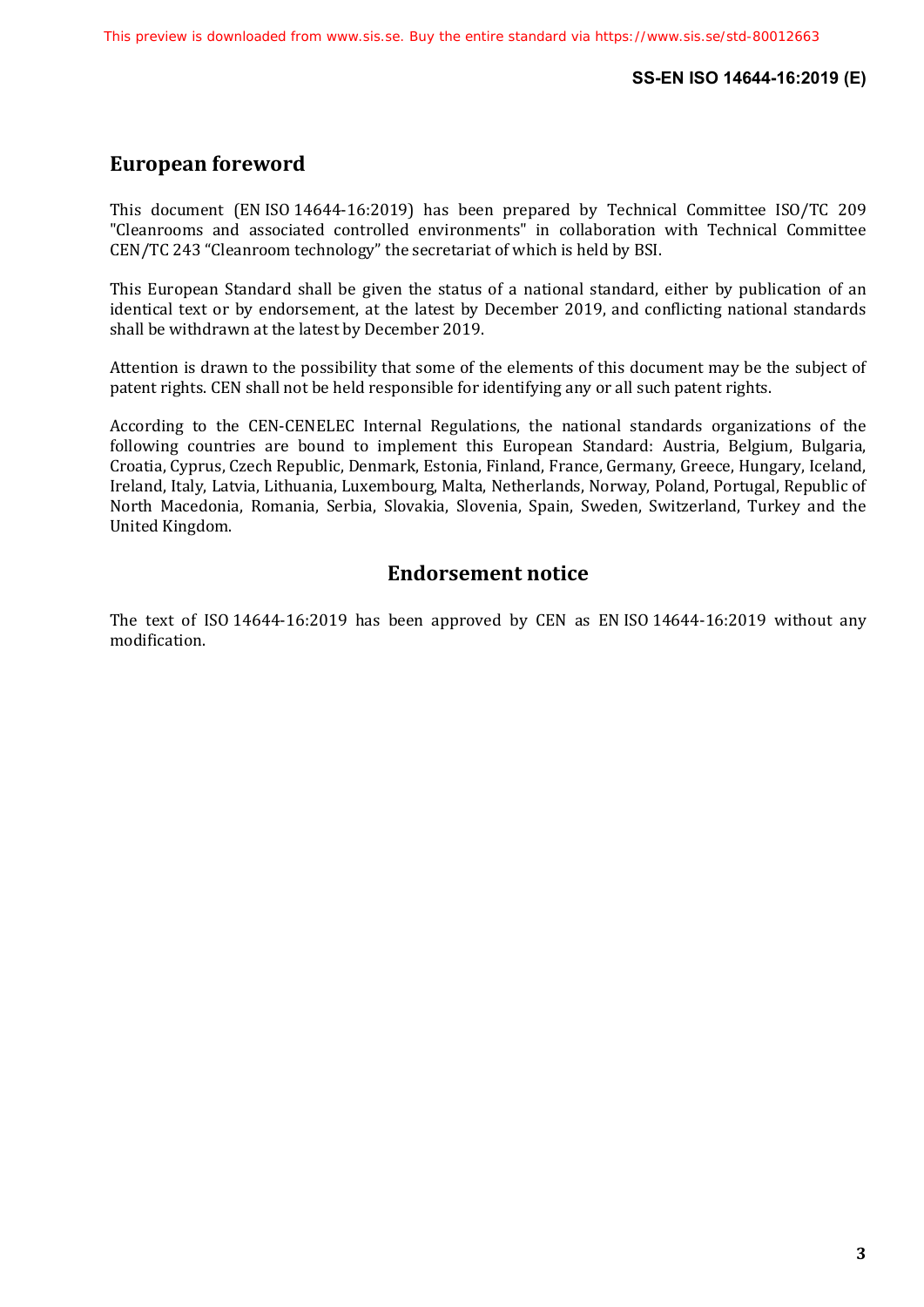## **Introduction**

Cleanrooms and associated controlled environments are widely used in many industries, such as life‑sciences (including pharmaceutical, medical device), micro‑electronics, aerospace, food processing, nuclear and hospitals. Operational size ranges from tens to thousands of square metres, most with unique design and operational characteristics based on their function. Their development has involved rapid expansion and progress for several decades, mirrored by an increasing energy demand. This document embraces the accumulated experiences and practices in cleanroom design, operation and maintenance, formulated to reduce their energy consumption and the global impact of this dramatic growth.

Users are also referred to ISO 50001 for energy management.

Although varying greatly in function and size, the energy consumption of cleanrooms can be over 10 times higher than that for offices of similar size. A considerable amount of energy is required to provide large amounts of filtered and conditioned air to achieve specific levels of air cleanliness. Air movement fans can account for 35 % to 50 % of the HVAC consumption of cleanrooms due to the power required to overcome the high pressure differentials needed to operate high-efficiency filters and other circulation components in the cleanroom system. Production of this type of high-quality air can consume up to 80 % of the total energy used in a typical manufacturing facility.

Additional energy is also used to achieve temperature and relative humidity control for processes in the cleanroom, for personnel comfort and to achieve the requisite pressurization of the cleanroom space. There is therefore significant potential for energy saving by diligent design in the installation of new cleanrooms, and by retrofit improvements and upgrades to existing facilities. This document sets out the measures that can be taken to introduce these techniques and applies to the full spectrum of "cleanroom technology", from cleanrooms to clean air devices, including isolators, glove boxes and minienvironments as described in ISO 14644-7<sup>[1]</sup>. This document is based on actual experience, practice and tests supported by theoretical calculations for the purpose of clear and scientific description of the effects of energy saving.

The energy saving methods and techniques used in this document are all general ones applicable to varied environments and situations. They are not process-specific and exclude related production processes such as water treatment, and oven, autoclave and stress cycling operations. Their specific application depends on the actual conditions of cleanroom operation as agreed between the customer, the supplier and the installation engineers.

At each stage in the cleanroom life cycle, opportunities exist to optimize system performance and reduce energy consumption. Energy saving measures implemented at the design stage achieve the most effective results for new cleanrooms, but similar energy savings can also be achieved for those currently in operation. Cleanrooms can be used singly or as a group, based on practical conditions on site.

During design, when information about the finished building and process is at its minimum, conservatism can dictate the oversizing of systems and the mandating of overly tight specifications. At this stage, challenging these specifications and design considerations is valuable for energy efficiency.

When setting the system to work and executing performance testing, there is an opportunity to adjust the system to accommodate the actual conditions as built to optimize the system performance and minimize energy usage.

During the operating life of the facility, analysis of monitoring data can and should be used to further optimize system performance and minimize energy usage.